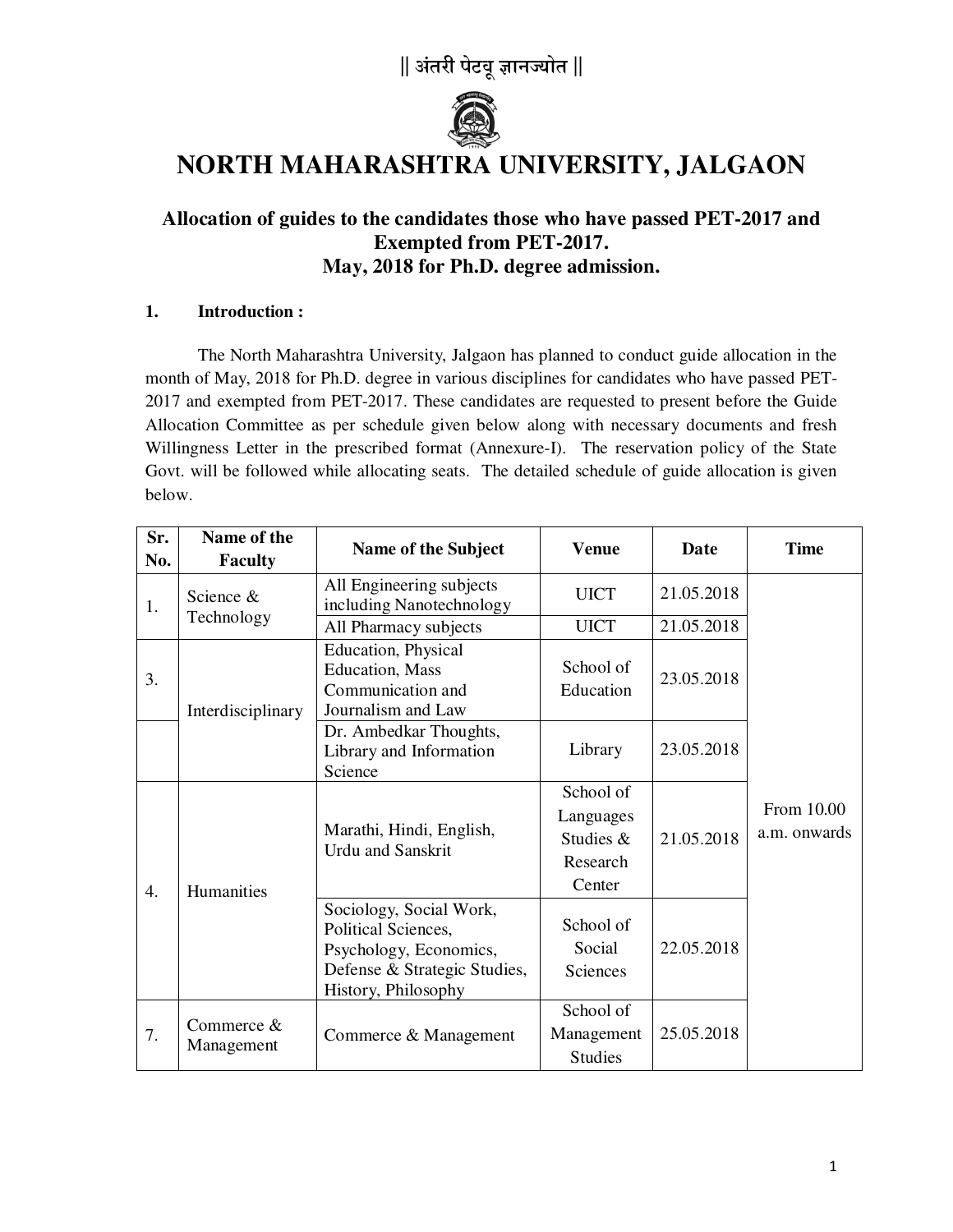| Sr.<br>No. | Name of the<br><b>Faculty</b> | Name of the Subject                                                 | <b>Venue</b>                                      | <b>Date</b> | <b>Time</b>                |
|------------|-------------------------------|---------------------------------------------------------------------|---------------------------------------------------|-------------|----------------------------|
| 8.         | Science $&$<br>Technology     | Mathematics, Statistics                                             | School of<br>Mathematical<br>Sciences             | 24.05.2018  |                            |
|            |                               | Computer Science, I.T.,                                             | School of<br>Computer<br>Sciences                 | 24.05.2018  |                            |
|            |                               | Physics, Electronics                                                | School of<br>Physical<br>Sciences                 | 23.05.2018  |                            |
|            |                               | All Chemistry subjects                                              | School of<br>Chemical<br>Sciences                 | 22.05.2018  | From 10.00<br>a.m. onwards |
|            |                               | Geography, Environ. Sci.,<br>Geology                                | School of<br>Environment<br>$&$ Earth<br>Sciences | 21.05.2018  |                            |
|            |                               | Microbiology, Biochemistry,<br>Biotechnology, Botany and<br>Zoology | School of<br>Life Sciences                        | 21.05.2018  |                            |

#### **2. List of guides with vacancies:**

The list of guides with vacancies is available on the University website.

www.nmu.ac.in

#### **3. The selection and preference criteria for the allotment of guides.**

a) Both the guide and the candidates should not be working or living outside the jurisdiction of the North Maharashtra University, Jalgaon.

#### **b) PET/JRF/NET/SET qualified category :**

- i) **First** preference will be given to those candidates who have qualified PET-2017 Examination conducted in **September, 2017** by this University.
- ii) **Second** preference will be given to those candidates who have passed **JRF.** Amongst JRF, preference will be given to those who are **working in the laboratories on the campus of North Maharashtra University, Jalgaon** or affiliated colleges. The JRF and INSPIRE or equivalent candidates who have qualified recently and not applied earlier for Ph.D. Entrance Test in September, 2017 will be considered for provisional Ph.D. admission as a special case after approval of the Hon'ble Vice-Chancellor.
- iii) **Third** preference will be given to the candidates to those who have qualified **NET/SET** and **working as a teacher in University Department/Senior College under the jurisdiction of North Maharashtra University, Jalgaon.** In case of tie, preference will be given in order to those candidates who have passed Post-Graduation from North Maharashtra University, Jalgaon, Year of passing of NET/SET and date of birth.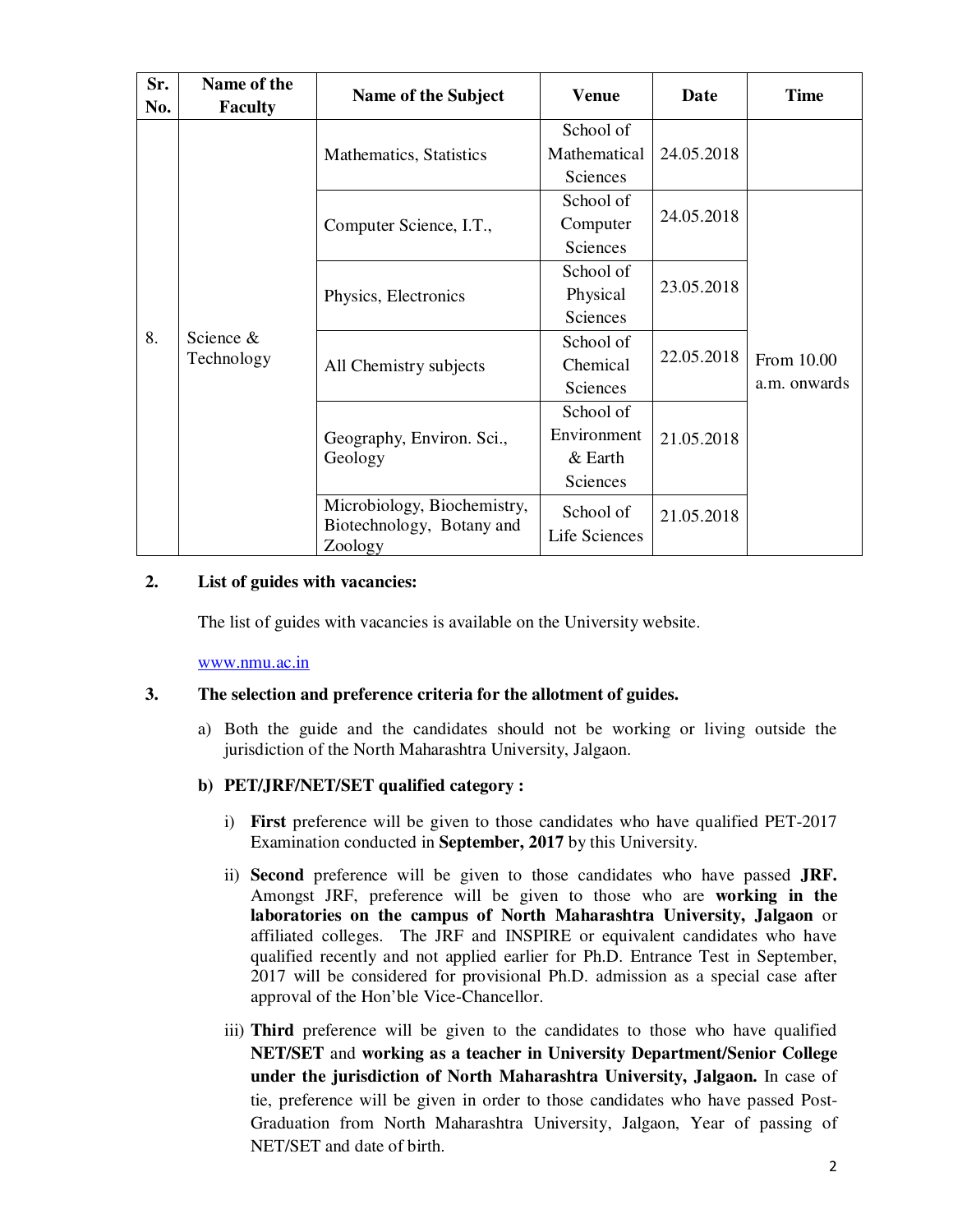- iv) **Fourth** preference will be given to those candidates who have qualified **NET/SET and working as a teacher in the Univ. Department/Senior Colleges in the jurisdiction of other Universities of Maharashtra State.** In case of tie, preference will be given in order of year of passing of NET/SET and date of birth.
- v) **Fifth** preference will be given to those candidates who have qualified **NET/SET and working as a teacher in the Univ. Department/Senior Colleges in the jurisdiction of Universities out of Maharashtra State.** In case of tie, preference will be given in order of year of passing of NET/SET and date of birth.

#### **c) Teachers category :**

- (i) **First** preference will be given to those teachers who have maximum years of unconditional regular approved teaching experience in Univ. Department/Senior Colleges **in the jurisdiction of North Maharashtra University, Jalgaon.** In case of tie, the date of regular appointment of each teacher will be considered followed by date of birth. The preference will be given to the senior teachers.
- (ii) **Second** preference will be given to those teachers who have maximum years of unconditional regular approved teaching experience in Univ. Department/Senior Colleges in the **jurisdiction of other Universities of Maharashtra State.** In case of tie, date of regular appointment of each teacher will be considered followed by date of birth. The preference will be given to the senior teachers.

#### **d) M. Phil. students category :**

- i) **First** preference will be given to those candidates who have qualitied **M. Phil. from North Maharashtra University, Jalgaon** and already **working in the Senior College of the jurisdiction of North Maharashtra University, Jalgaon.**
- **ii) Second** preference will be given to those candidates who have qualified **M. Phil. from North Maharashtra University, Jalgaon** and already **working in the Senior college of the jurisdiction of any statutory Universities of Maharastra State.**
- iii) **Third** preference will be given to those candidates who have qualitied **M. Phil. from any other statutory Universities of Maharashtra State** and already **working in the Senior College of the jurisdiction of North Maharashtra University, Jalgaon.**
- iv) **Fourth** preference will be given to those candidates who have qualified only **M. Phil. from North Maharashtra University, Jalgaon.**
- **e) Engineering and Pharmacy :** 
	- 1. **First** preference will be given to those candidates who have passed **M.E./M. Tech./M. Pharm. from North Maharashtra University, Jalgaon** and already **working as a teacher in the Degree Engineering College/Pharmacy College of the jurisdiction of North Maharashtra University, Jalgaon.**
	- 2. **Second** preference will be given to the candidates those who have passed **M.E./M. Tech./M. Pharm. from North Maharashtra University, Jalgaon only.**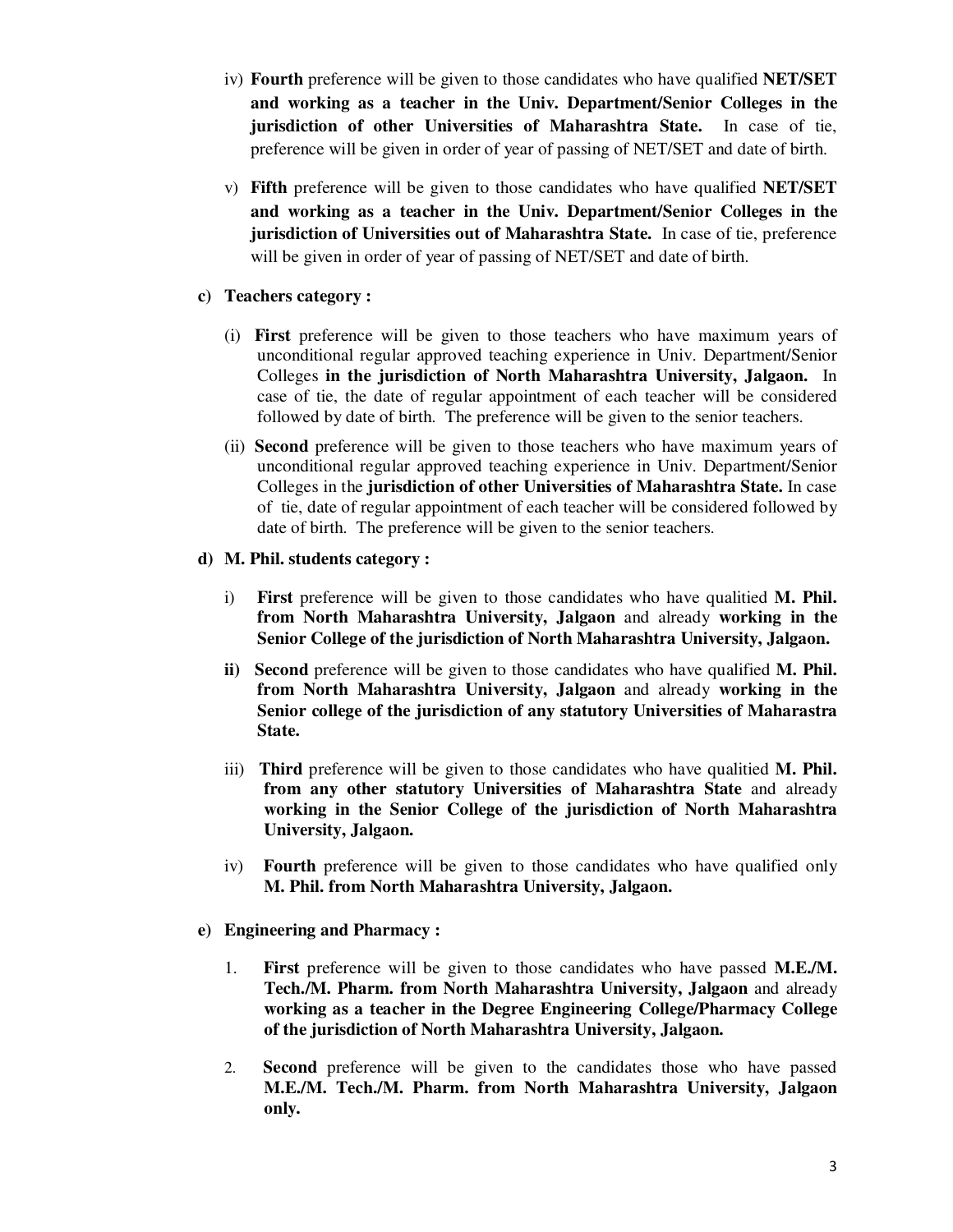- 4. Guides will be allotted to only those candidates who have latest Willingness Letter in prescribed format (Annexure-I) issued after this notification from the guides.
- 5. If the seats remain vacant, the University reserves the right to allocate the same to the candidates who are present on the date and time as per above schedule.

#### **6. List of required documents to be submitted at the time of allocation of guides :**

- a. Latest willingness Letter issued after this notification from the guide recognized by the North Maharashtra University, Jalgaon.
- b. Photo copy of the computer generated hard copy of application form.
- c. Caste, Validity and Domicile Certificate wherever, required.
- d. Medical Certificate issued by competent authority for physically and visually handicapped candidates.
- e. Mark Statement of Masters Degree or equivalent examination.
- f. Certificate (s) of claiming fulfilling the conditions for the exemption from entrance test as mentioned below :
	- i) In case of candidates claiming exemption under **"teachers having 5 years and more, regular (un-conditional) UG/PG level teaching experience",** must bring original approval letter issued by the concerned statutory University along with experience certificate(s) from the college/institution for considering continuous 5 and more years of approved unconditional service.
	- ii) Photo copy of Passing Certificate of JRF/NET/SET issued by competent authority.
	- iii) Photo copy of M. Phil. Marks Statement of theory and viva, which indicates declaration of passing along with certificate.

 **Sd/-xxx**  Place : Jalgaon **(Prof. P.P. Mahulikar) Date : 07.05.2018 Pro-Vice Chancellor Pro-Vice Chancellor**